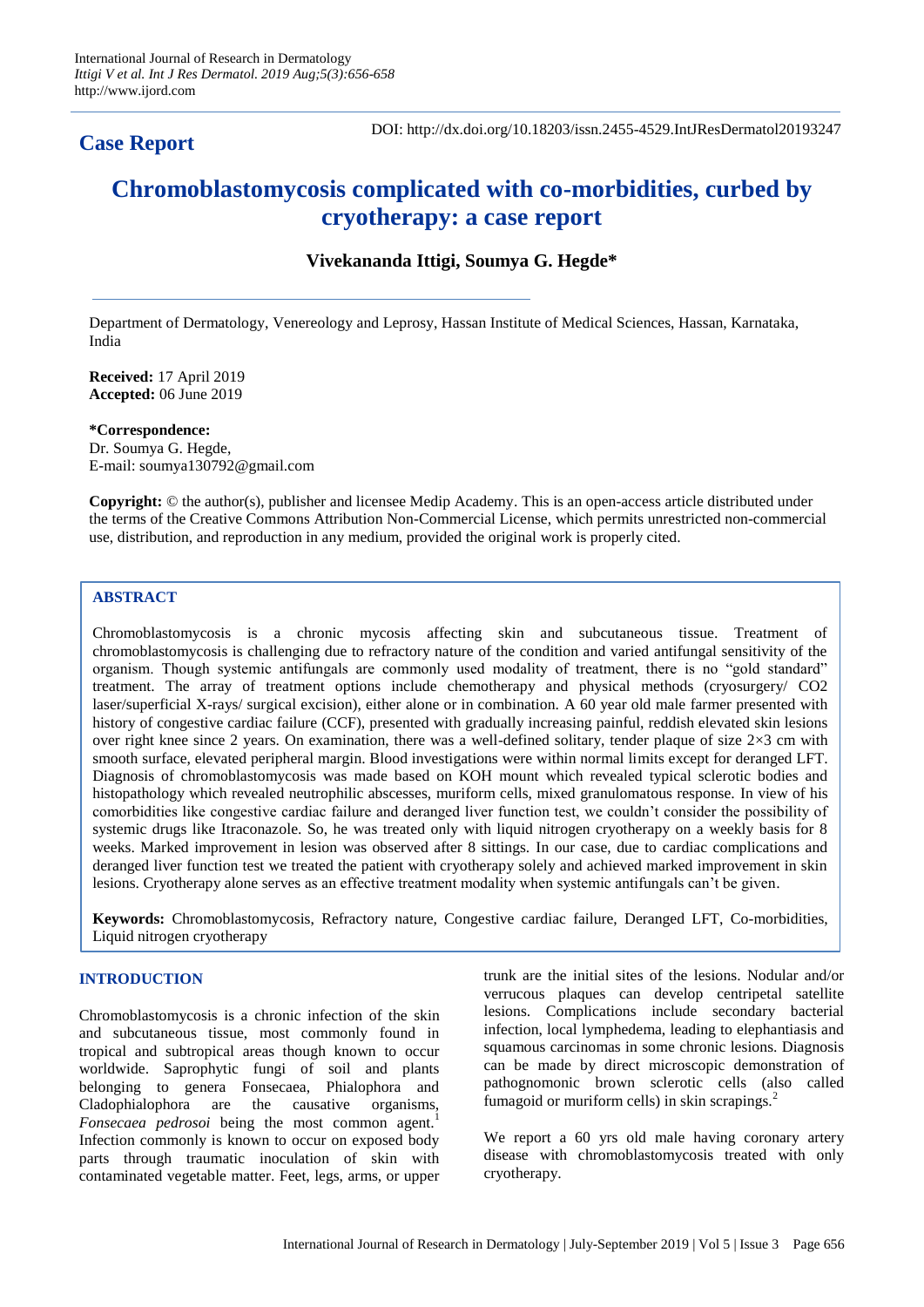#### **CASE REPORT**

A 60 yrs old farmer presented with gradually increasing painful, reddish elevated skin lesions over right knee since 2 years. On examination, there was a well-defined solitary, tender plaque of size  $2\times3$  cm with smooth surface and an elevated peripheral margin, clinically suspected as Lupus vulgaris or Bowen's disease. The patient also had history of congestive cardiac failure and deranged liver function test.



**Figure 1: Brown sclerotic bodies on 20% potassium hydroxide mount.**



**Figure 2: Muriform cells with granulomatous response on hematoxylin-eosin staining (40x).**

Routine hematological investigations were within normal limits. The erythrocyte sedimentation rate was normal. Liver function test was deranged. The patient was immunocompetent and nondiabetic. Mantoux test was negative, chest X-ray was normal. Microscopy of superficial skin scrapings from the lesion showed typical brownish, round, thick-walled, sclerotic cells with the 20% potassium hydroxide mount. Punch biopsy from the margin of the lesion was taken, which showed small neutrophilic abscesses, muriform cells, mixed granulomatous response. Culture couldn't be done due to lack of facilities. The diagnosis of chromoblastomycosis was made based on histopathology and potassium hydroxide mount.

In view of his comorbidities like congestive cardiac failure and deranged liver function test, we couldn't consider the possibility of systemic drugs like Itraconazole. So, he was treated only with liquid nitrogen cryotherapy with 5-10 sec freeze and 20 sec of thawing period per cycle. Freezing was performed until a 1–2 mm white margin was formed around the site. Two such cycles were repeated per each session on a weekly basis for a period of 8 weeks and improvement was observed after 4 sittings and complete resolution of lesions occurred after completion of 8 sittings.



**Figure 3: Before treatment.**



**Figure 4: After treatment.**